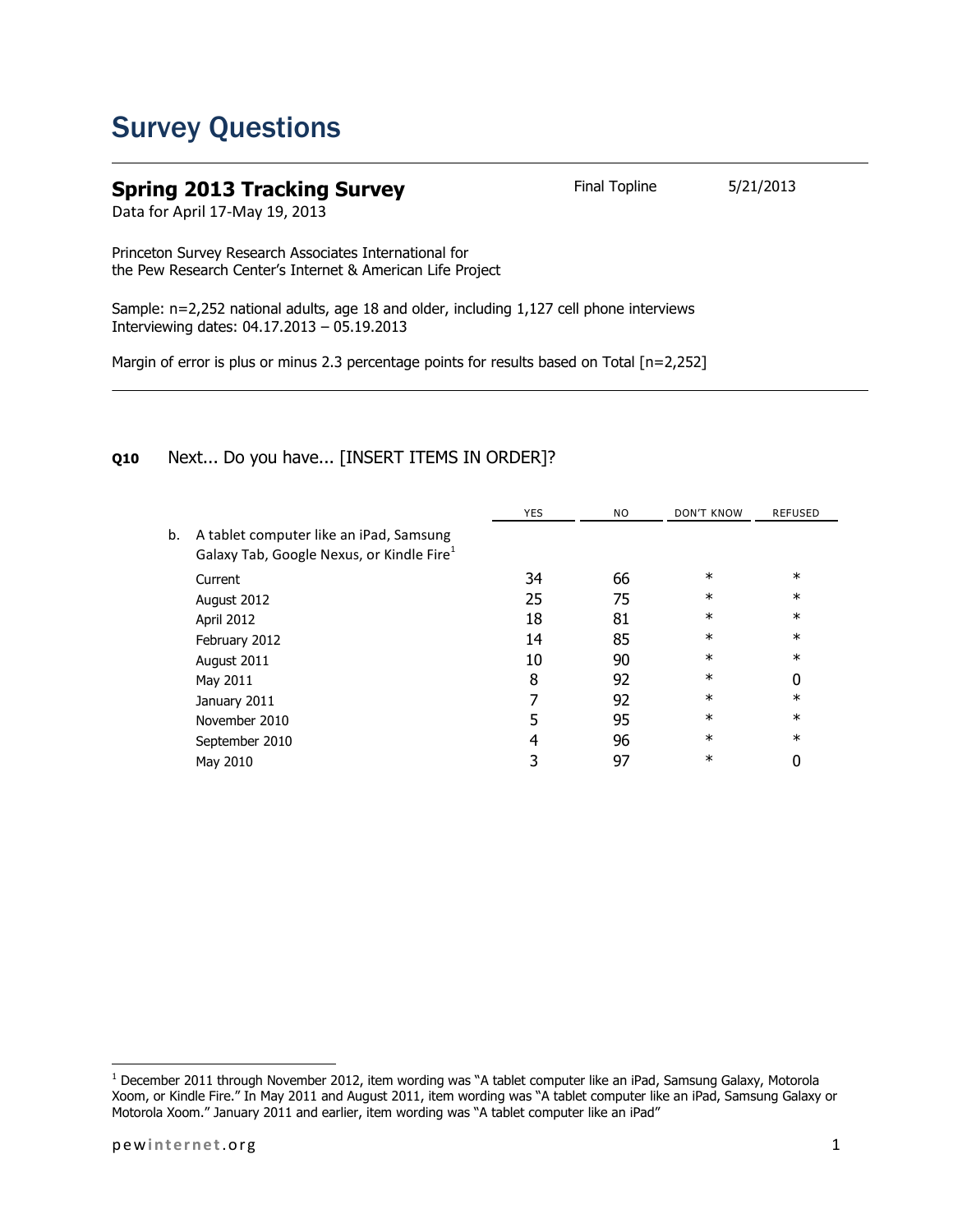## **Methods**

This report is based on the findings of a survey on Americans' use of the Internet. The results in this report are based on data from telephone interviews conducted by Princeton Survey Research Associates International from April 17 to May 19, 2013, among a sample of 2,252 adults, age 18 and older. Telephone interviews were conducted in English and Spanish by landline (1,125) and cell phone (1,127, including 571 without a landline phone). For results based on the total sample, one can say with 95% confidence that the error attributable to sampling is plus or minus 2.3 percentage points. For results based on Internet users2 (n=1,895), the margin of sampling error is plus or minus 2.5 percentage points. In addition to sampling error, question wording and practical difficulties in conducting telephone surveys may introduce some error or bias into the findings of opinion polls.

A combination of landline and cellular random digit dial (RDD) samples was used to represent all adults in the United States who have access to either a landline or cellular telephone. Both samples were provided by Survey Sampling International, LLC (SSI) according to PSRAI specifications. Numbers for the landline sample were drawn with equal probabilities from active blocks (area code + exchange + twodigit block number) that contained three or more residential directory listings. The cellular sample was not list-assisted, but was drawn through a systematic sampling from dedicated wireless 100-blocks and shared service 100-blocks with no directory-listed landline numbers.

New sample was released daily and was kept in the field for at least five days. The sample was released in replicates, which are representative subsamples of the larger population. This ensures that complete call procedures were followed for the entire sample. At least 7 attempts were made to complete an interview at a sampled telephone number. The calls were staggered over times of day and days of the week to maximize the chances of making contact with a potential respondent. Each number received at least one daytime call in an attempt to find someone available. For the landline sample, interviewers asked to speak with the youngest adult male or female currently at home based on a random rotation. If no male/female was available, interviewers asked to speak with the youngest adult of the other gender. For the cellular sample, interviews were conducted with the person who answered the phone. Interviewers verified that the person was an adult and in a safe place before administering the survey. Cellular sample respondents were offered a post-paid cash incentive for their participation. All interviews completed on any given day were considered to be the final sample for that day.

Weighting is generally used in survey analysis to compensate for sample designs and patterns of nonresponse that might bias results. A two-stage weighting procedure was used to weight this dual-frame sample. The first-stage corrected for different probabilities of selection associated with the number of adults in each household and each respondent's telephone usage patterns.3 This weighting also adjusts for the overlapping landline and cell sample frames and the relative sizes of each frame and each sample.

l

 $^2$  Internet user definition includes those who use the internet or email at least occasionally or access the internet on a mobile handheld device at least occasionally.

 $3$  i.e., whether respondents have only a landline telephone, only a cell phone, or both kinds of telephone.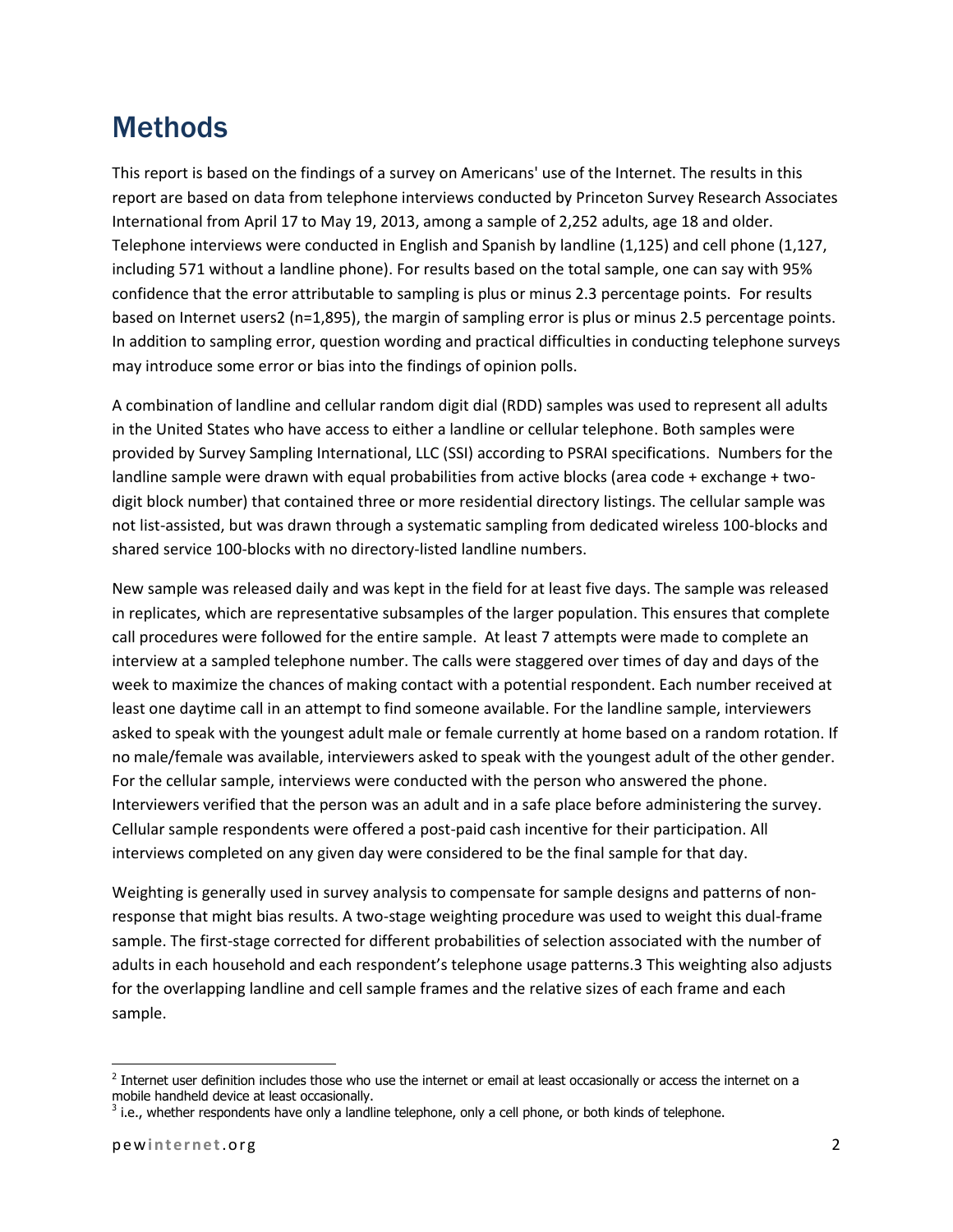The second stage of weighting balances sample demographics to population parameters. The sample is balanced to match national population parameters for sex, age, education, race, Hispanic origin, region (U.S. Census definitions), population density, and telephone usage. The Hispanic origin was split out based on nativity; U.S born and non-U.S. born. The basic weighting parameters came from the US Census Bureau's 2011 American Community Survey data. The population density parameter was derived from Census 2010 data. The telephone usage parameter came from an analysis of the January-June 2012 National Health Interview Survey.

| <b>Sample Disposition</b> |             |                                  |  |  |
|---------------------------|-------------|----------------------------------|--|--|
| Landline                  | <u>Cell</u> |                                  |  |  |
| 41,291                    | 24,698      | <b>Total Numbers Dialed</b>      |  |  |
|                           |             |                                  |  |  |
| 1,755                     | 411         | Non-residential                  |  |  |
| 1,516                     | 88          | Computer/Fax                     |  |  |
| 12                        | ----        | Cell phone                       |  |  |
| 24,344                    | 9,674       | Other not working                |  |  |
| 2,038                     | 226         | Additional projected not working |  |  |
| 11,626                    | 14,299      | Working numbers                  |  |  |
| 28.2%                     | 57.9%       | <b>Working Rate</b>              |  |  |
|                           |             |                                  |  |  |
| 679                       | 75          | No Answer / Busy                 |  |  |
| 3,442                     | 3,668       | <b>Voice Mail</b>                |  |  |
| 41                        | 16          | <b>Other Non-Contact</b>         |  |  |
| 7,464                     | 10,540      | Contacted numbers                |  |  |
| 64.2%                     | 73.7%       | <b>Contact Rate</b>              |  |  |
|                           |             |                                  |  |  |
| 450                       | 1,537       | Callback                         |  |  |
| 5,786                     | 7,097       | Refusal                          |  |  |
| 1,228                     | 1,906       | Cooperating numbers              |  |  |
| 16.5%                     | 18.1%       | <b>Cooperation Rate</b>          |  |  |
|                           |             |                                  |  |  |
| 45                        | 68          | Language Barrier                 |  |  |
| ----                      | 684         | Child's cell phone               |  |  |
| 1,183                     | 1,154       | Eligible numbers                 |  |  |
| 96.3%                     | 60.5%       | <b>Eligibility Rate</b>          |  |  |
|                           |             |                                  |  |  |
| 58                        | 27          | <b>Break-off</b>                 |  |  |
| 1,125                     | 1,127       | Completes                        |  |  |
| 95.1%                     | 97.7%       | <b>Completion Rate</b>           |  |  |
|                           |             |                                  |  |  |
| 10.0%                     | 13.0%       | <b>Response Rate</b>             |  |  |

Following is the full disposition of all sampled telephone numbers:

The disposition reports all of the sampled telephone numbers ever dialed from the original telephone number samples. The response rate estimates the fraction of all eligible respondents in the sample that were ultimately interviewed. At PSRAI it is calculated by taking the product of three component rates: